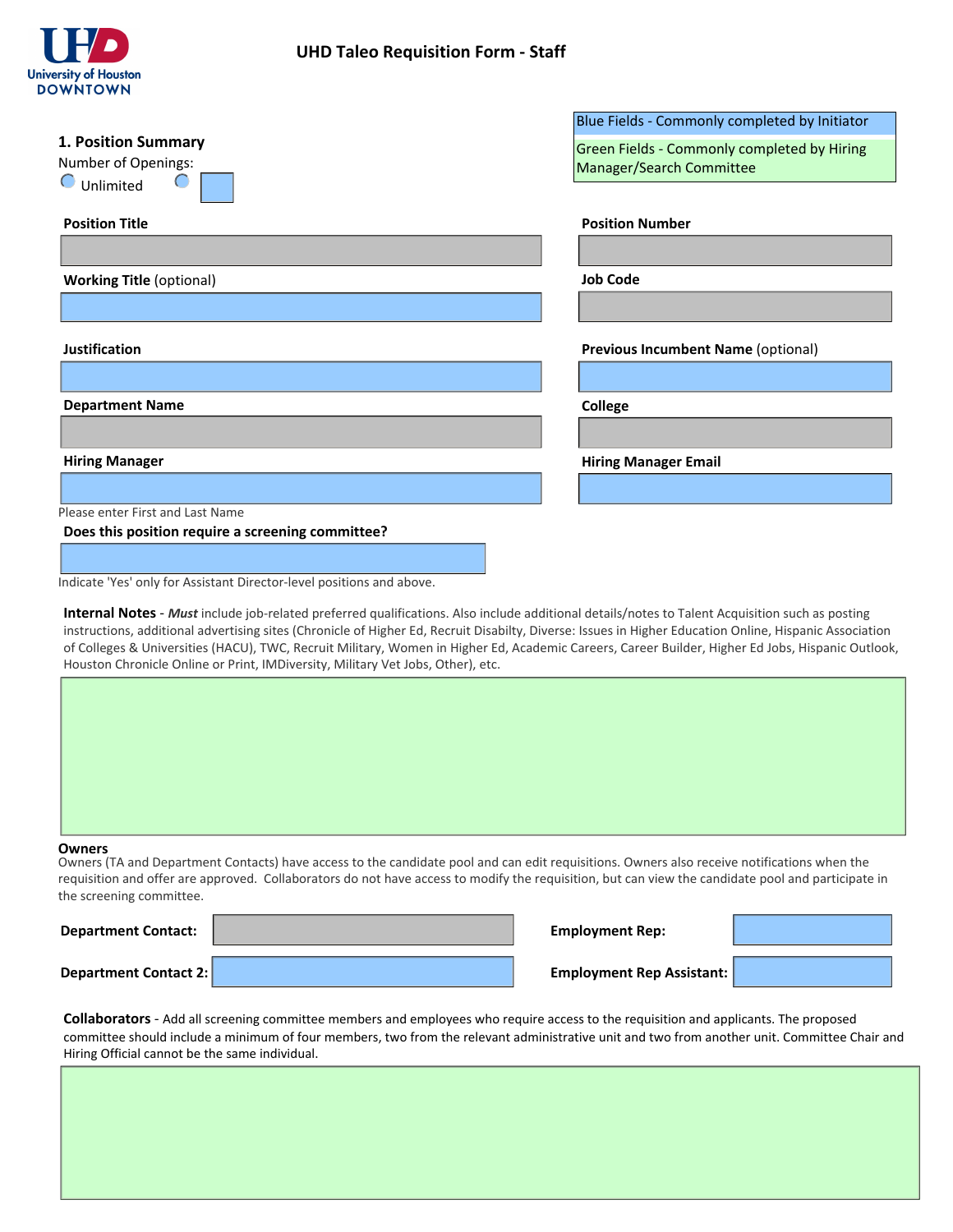

## **2. Administration**

**Advertising Cost Center Background Cost Center Background Cost Center** 

Note: Cannot use Ledger 1 Funds Note: Cannot use Ledger 1 Funds

**Notes to Applicant** - Additional information not part of the job description or qualifications visible to applicants.

# **3. Position Description/Qualifications**

**Description**

#### **Qualifications**

**Required Attachments by Candidate** (select all that apply)

- $|\overline{\times}|$  Resume
- **Curriculum Vitae**
- $\times$  Cover Letter/Letter of Application
- Letters of Recommendation
- **Unofficial Transcripts**
- $\Box$  DD 214
- **Writing Samples**
- Teaching Philosophy or Statement
- Research Statement
- **Publications**
- Evidence of Effective Teaching
- $\Box$  Portfolio